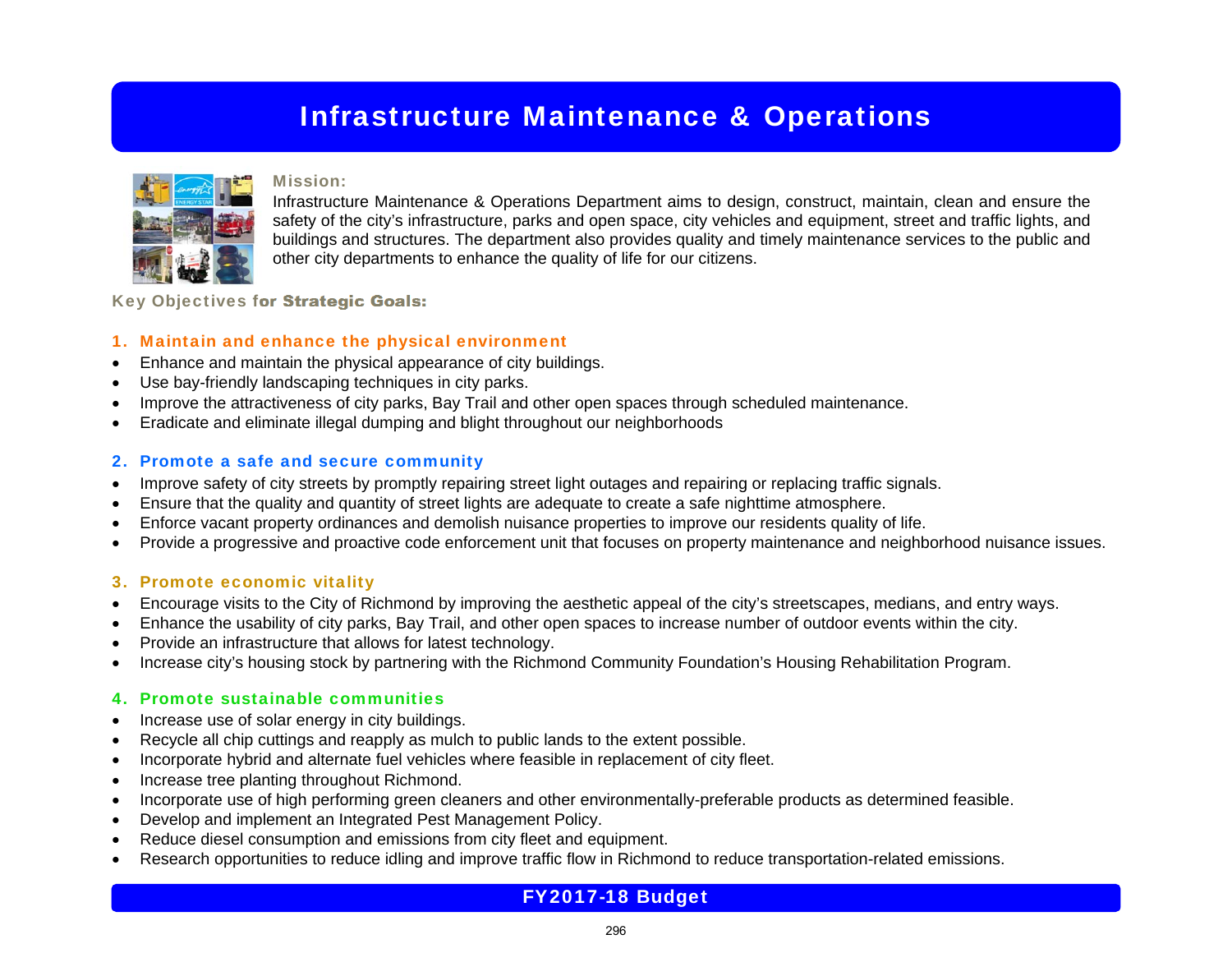## Infrastructure Maintenance & Operations

- Research and implement strategies in city buildings to reduce energy consumption and increase energy efficiency.
- Replace existing light fixtures with LED technology in city-owned street lights to reduce energy consumption.
- Incorporate equipment and alternate fuel and technologies.
- Support health and wellness implementation (prioritize improvements adjacent to schools).

### 5. Promote effective government

- Provide comprehensive recycling services to all city buildings.
- Update and replace heavy duty diesel equipment to meet Bay Area Air Quality Management District (BAAQMD) requirements.
- Improve community engagement and outreach to traditionally underserved communities.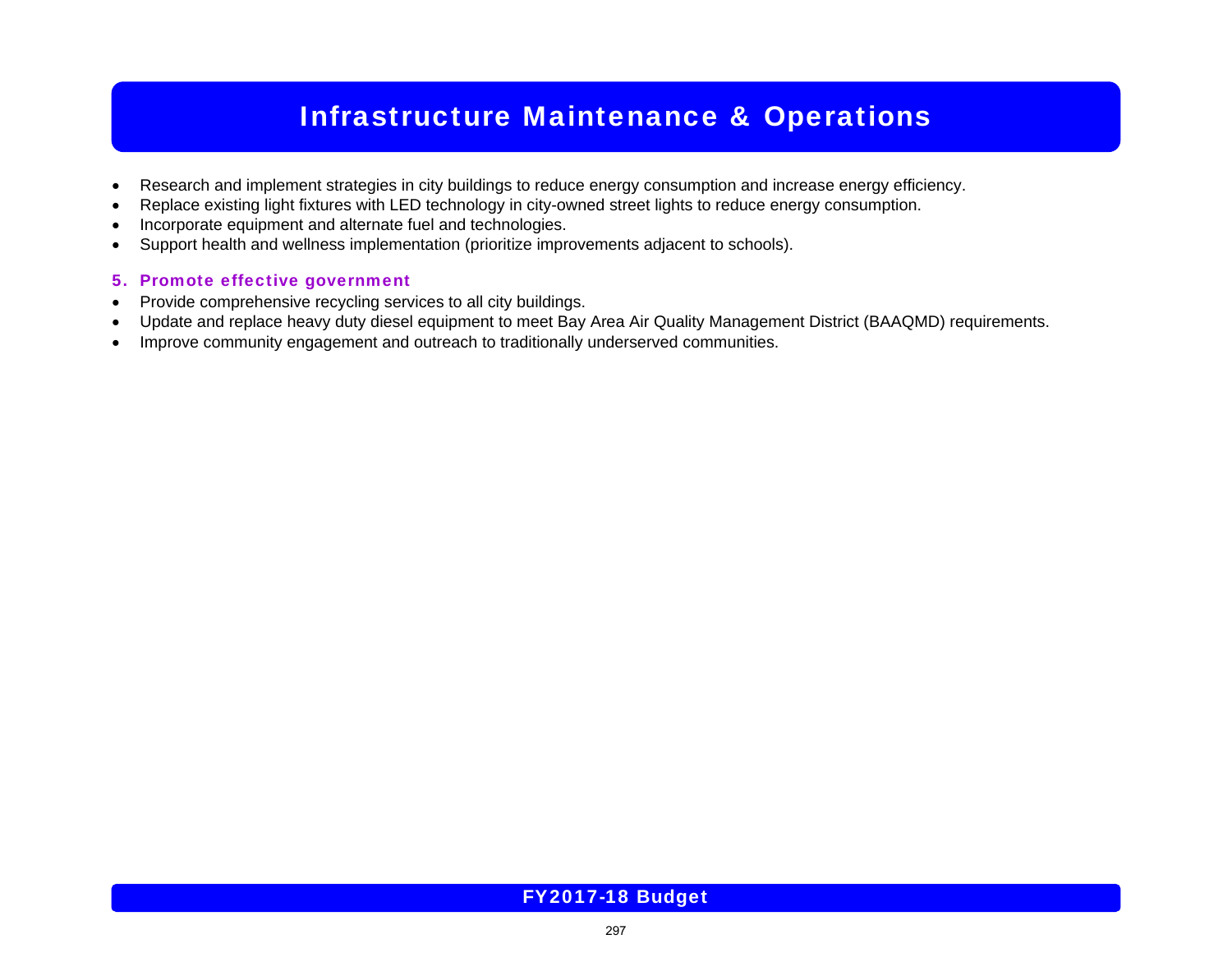## Infrastructure Maintenance & Operations Department Parks and Landscaping Division

### Goal

To maintain, improve, and expand the City parks and public land systems, including tree health, public landscape aesthetics, and open space preservation.

### **Description**

The Parks and Landscaping Division maintains 407 acres of developed park sites and landscapes by providing turf care, horticulture, and other professionally-accepted grounds management practices. The Division oversees planning, design, and construction of parks and public landscapes and replaces old and outdated irrigation systems and play equipment. The Division provides support to the Recreation and Parks Commission, Richmond Groundwork and the Richmond Friends of Recreation. The Division preserves Richmond's tree canopy, addresses tree health for over 40,000 trees, and plants new trees. The Division maintains the City's numerous public landscapes including the Richmond Parkway, the Richmond Greenway, other right-of-ways, and the grounds of fire stations and other public buildings. The Division manages the Hilltop Landscape Maintenance District and the Marina Bay Landscaping and Lighting Maintenance District. The Division protects and supports over 510 acres of open space lands that include Very High Fire Hazard Severity Zones, trails, creeks, marshlands and shorelines.

### 2017-18 Supporting Actions

- **1.23.a** Adhere to the monthly service schedule for parks and other public spaces.
- **1.23.b** Advance a well maintained and sustainable urban forest as an important green canopy.
- **1.23.c** Continue necessary upgrades of children's play lots.
- **1.23.d** Collaborate with community groups to promote the "Adopt-a-Park Program" and other parks and open space efforts, such as participation in maintenance programs and facility design.
- **1.23.e** Improve current conditions of sports fields.
- **1.23.f** Pursue grant funds, and submit reimbursements timely.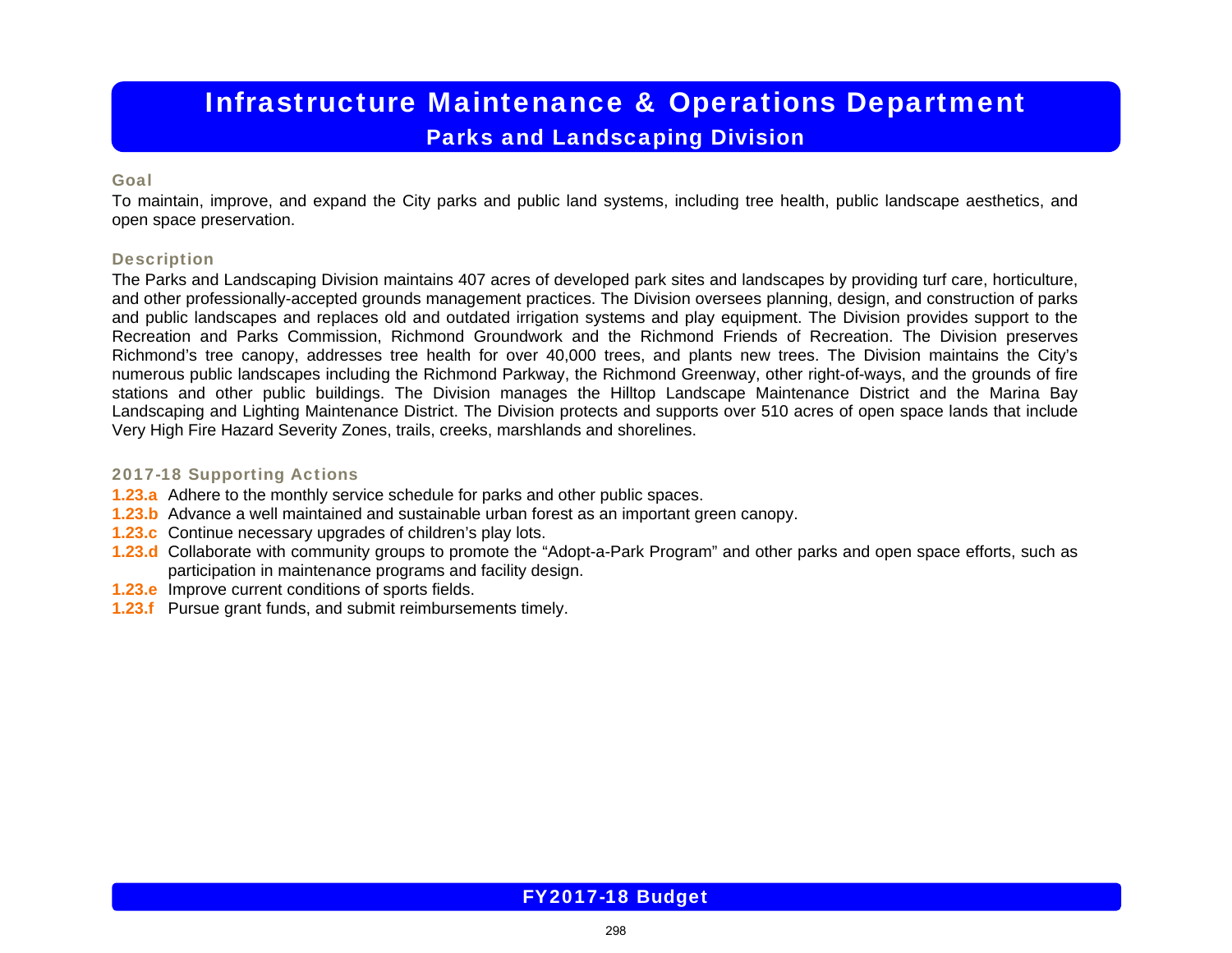## Infrastructure Maintenance & Operations Department Parks and Landscaping Division

### Success Indicators

|        | <b>Output</b>                                                           | 2017-18<br>Goal |
|--------|-------------------------------------------------------------------------|-----------------|
| 1.23.a | # of trees trimmed and maintained                                       | 2,000           |
| 1.23.b | # of new trees planted in public right-of-ways and parks                | 600             |
| 1.23.c | # of children's play lots upgraded with replacement play equipment      |                 |
| 1.23.d | # of parks, trails and spots adopted through the "Adopt-a-Park Program" | 10              |
| 1.23.e | # of designated sports fields receiving annual maintenance renovation   | 5               |
| 1.23.f | # of grant reimbursements submitted                                     |                 |

#### **Effectiveness**

| 1.23.a | % of the 24 sports playing fields mowed within 10 days during available seasons | 100% |
|--------|---------------------------------------------------------------------------------|------|
|        | % of parks maintained according to the established monthly service schedule     | 100% |
| 1.23.c | % of play lots receiving monthly safety inspection                              | 100% |
| 1.23.e | % of sports fields receiving annual safety inspection                           | 100% |
| 1.23.f | % of grant reimbursements submitted timely                                      |      |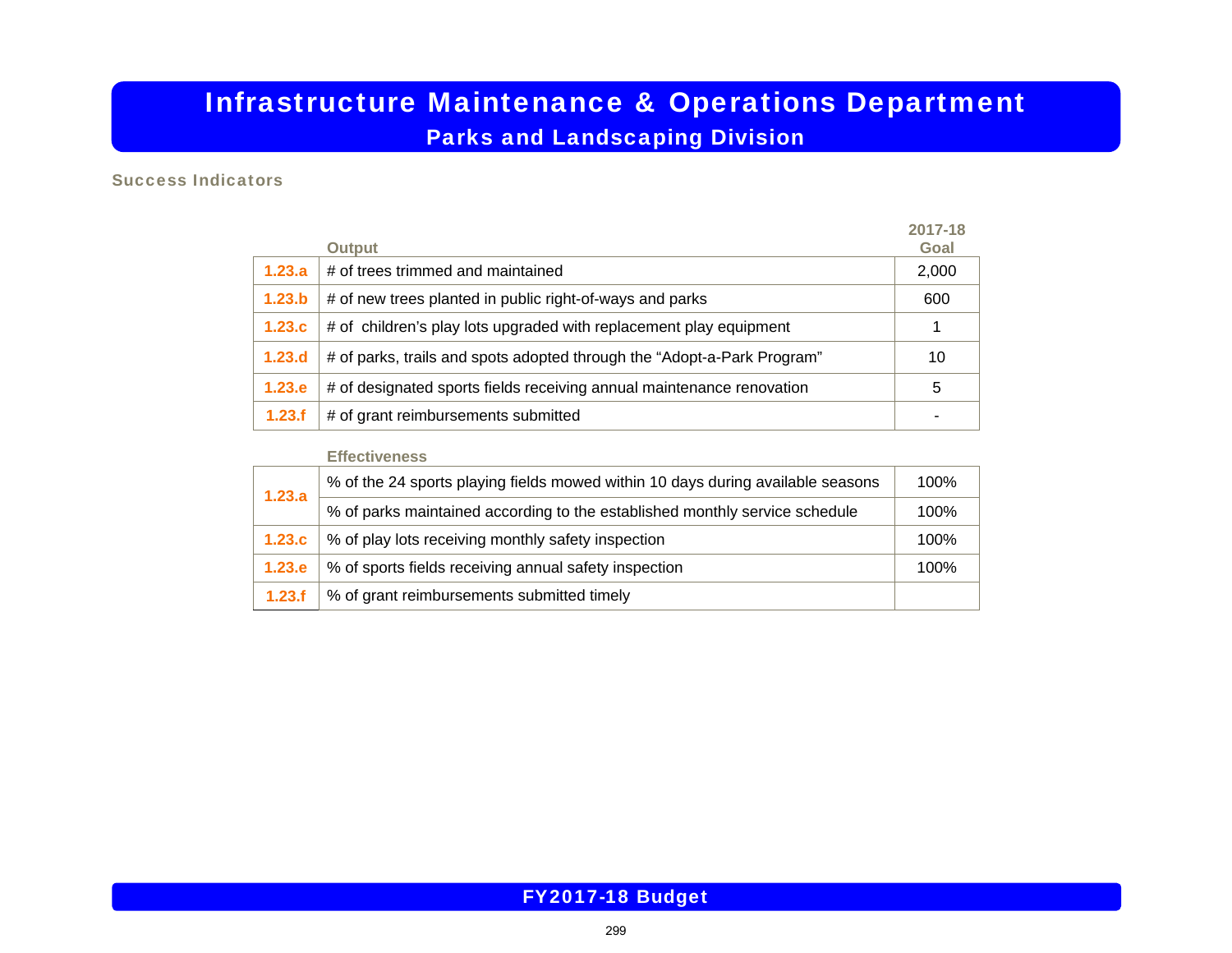# Infrastructure Maintenance & Operations Department

## Code Enforcement/Abatement Division

### Goal

To serve the public interest and improve the physical environment with integrity in the areas of health and safety, industry, and business while promoting quality residential and community development through emphasis on civic responsibility and the enforcement of the<br>Richmond Municipal Code (RMC).

### **Description**

The Code Enforcement Division works collaboratively with police officers as well as with the Planning and Building Regulations Department, the City of Richmond as Successor Agency to the Redevelopment Agency, the City Manager's Office and Police Department staff to keep the City attractive and safe. This includes the removal of unsightly and unhealthy nuisances from the City; i.e., substandard structures, weeds, junked or abandoned vehicles, trash and parking enforcement. The Code Enforcement Division accomplishes these tasks through pro-active and complaint-driven enforcement. It seeks to build cooperation and community spirit through pro-active voluntary compliance.

### 2017-18 Supporting Actions

- **1.23.a** Special Assessment-Recovery of all costs associated with abatement actions.
- **1.19.b** Actively engage the community in One Block At a Time (OBAT).
- **1.19.c** Increase issuance of foreclosure and vacant property notices.
- **1.23.d** Proactively remove all debris from public places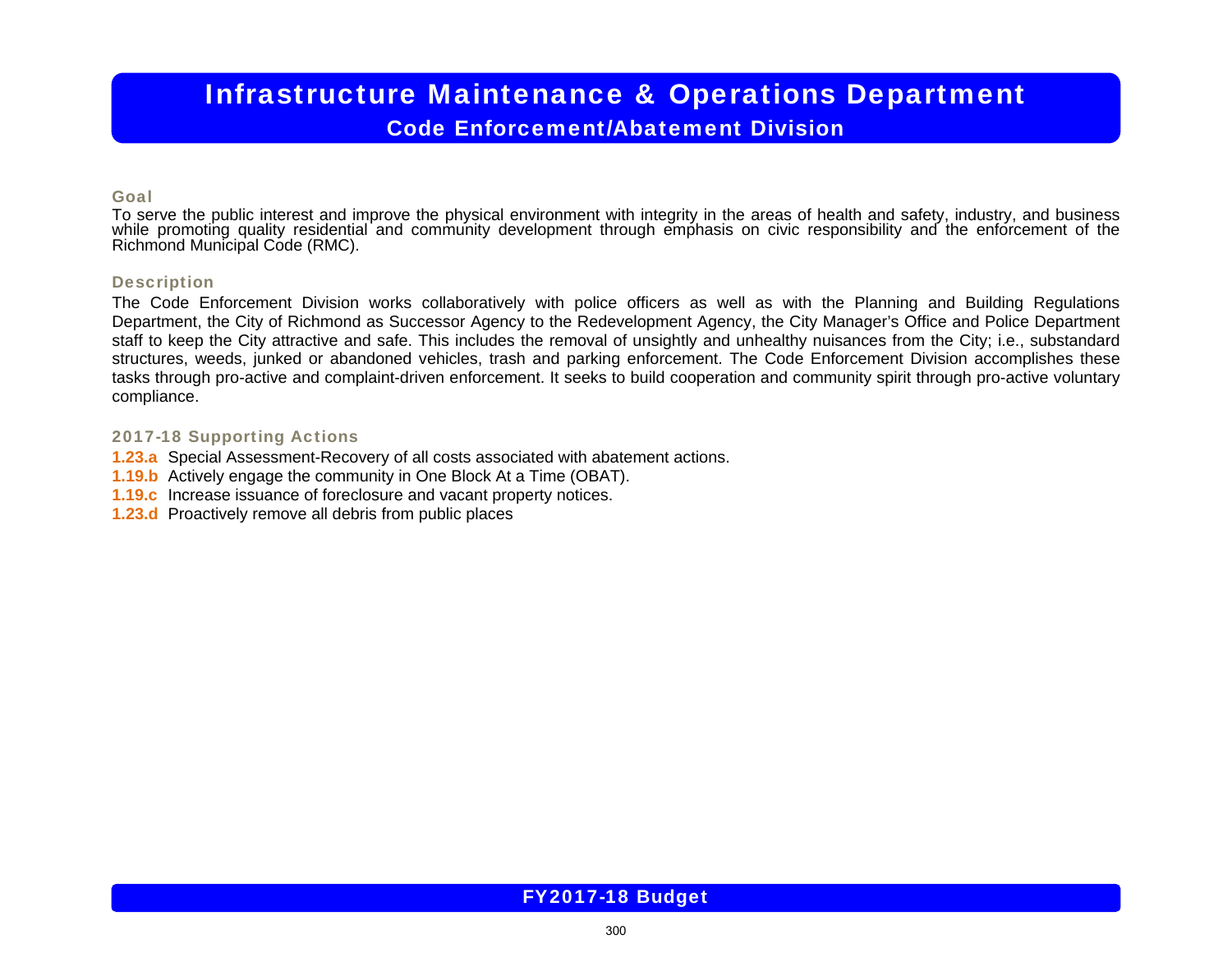## Infrastructure Maintenance & Operations Department

Code Enforcement/Abatement Division

## Success Indicators

|        |                                                     | 2017-18 |
|--------|-----------------------------------------------------|---------|
|        | <b>Output</b>                                       | Goal    |
|        | # Private property abatements                       | 40      |
| 1.23.a | # Homeless Encampment Abatements                    | 15      |
|        | # Weed abatements                                   | 200     |
| 1.23.b | # Neighborhood clean-ups                            | 12      |
| 1.23.c | # Emergency Board Ups                               | 25      |
| 1.23.d | # of locations serviced for illegal dumping removal | 15,000  |

#### **Effectiveness**

|        | # Proactive debris removal from streets/sidewalks | 12,000 |
|--------|---------------------------------------------------|--------|
|        | # Dumping complaints received                     | 2,000  |
| 1.23.a | # Graffiti Complaints received                    | 200    |
|        | # Proactive Graffiti Removals                     | 1,000  |
| 1.23.d | Total tonnage of debris removed                   | 1,000  |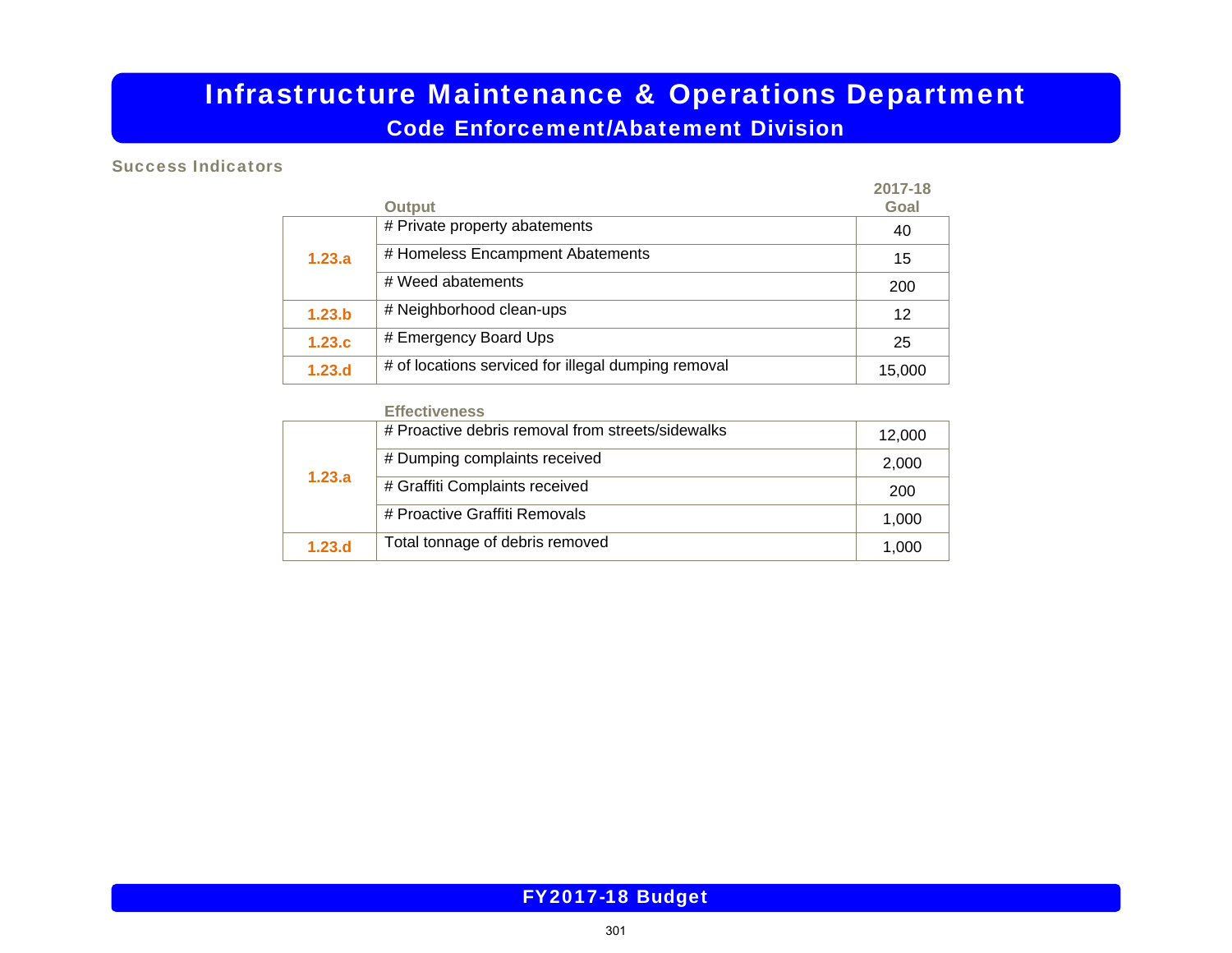#### **INFRASTRUCTURE MAINTENANCE & OPERATIONS PROGRAM ORGANIZATIONAL CHART**

| <b>Administrative Services</b><br><b>Division</b>     | Abatement<br><b>Services Division</b> | <b>Code Enforcement</b><br><b>Division</b> | <b>Equipment Services</b><br><b>Division</b> | <b>Facilities Maintenance</b><br><b>Division</b> | Parks & Landscaping<br><b>Division</b> |
|-------------------------------------------------------|---------------------------------------|--------------------------------------------|----------------------------------------------|--------------------------------------------------|----------------------------------------|
|                                                       |                                       |                                            |                                              |                                                  |                                        |
| <b>Administrative</b>                                 | <b>Abatement</b>                      | <b>Code Enforcement</b>                    | <b>Fleet</b>                                 | <b>Building Services</b>                         | <b>Parks &amp; Districts</b>           |
| Program Vision                                        | Pick up illegally                     | Proactive field                            | Fleet services for                           | Repair & remodel                                 | Maintenance of parks                   |
| Leadership                                            | dumped trash and<br>bulk debris from  | checks for possible<br>violations of city  | all City-owned<br>vehicles                   | City-owned buildings                             | facility grounds,<br>medians, R-O-Ws & |
|                                                       | public streets and                    | codes                                      |                                              | <b>Electrical Services</b>                       | open spaces                            |
| Policies & Procedures                                 | sidewalks                             |                                            | <b>Maintenance</b>                           | Street lights & traffic                          |                                        |
|                                                       |                                       | Investigate &                              | Maintenance of                               | signal maintenance &                             | Planting & maintenance                 |
| <b>User Training</b>                                  | Weed abatement<br>on city-owned       | resolve violations                         | small engines &<br>motorized tools           | repairs                                          | of city-owned trees                    |
| Personnel, leave balance,                             | vacant lots, alleys                   | Coordinates                                |                                              | Provide electrical                               | <b>Hilltop</b>                         |
| Injury reporting, & file                              | and other properties                  | inspections &                              |                                              | maintenance service to                           | Richmond Parkway                       |
| maintenance                                           |                                       | dispositions of cases                      |                                              | city-owned and city                              | maintenance                            |
| Clerical support                                      | Assist with<br>neighborhood           | with various city<br>departments, county   |                                              | leased facilities                                | <b>Marina</b>                          |
|                                                       | clean-ups                             | agencies and other                         |                                              | <b>Stationary Engineers</b>                      | Bay Trail & pathway                    |
| Prep docs for City Council                            |                                       | local agencies                             |                                              | Operate & maintain                               | lighting                               |
| approval                                              | Abate weeds and                       |                                            |                                              | City's HVAC &                                    |                                        |
|                                                       | remove debris from                    |                                            |                                              | oversee maintenance of                           |                                        |
| <b>Financial Support</b><br>Utility Management System | N. Richmond<br>mitigation areas       |                                            |                                              | photovoltaic systems                             |                                        |
| utility billing, processing &                         |                                       |                                            |                                              | <b>Utility Services</b>                          |                                        |
| reporting                                             | Clear out Police                      |                                            |                                              | Provides custodial                               |                                        |
|                                                       | impounded vehicles                    |                                            |                                              | services to city-owned                           |                                        |
| Invoicing for damage<br>to City property              | Board, secure &                       |                                            |                                              | and city leased facilities                       |                                        |
|                                                       | monitor vacant or                     |                                            |                                              | Pt. Molate                                       |                                        |
| Provide field support                                 | abandoned                             |                                            |                                              | Caretaker                                        |                                        |
| Capital projects &                                    | properties                            |                                            |                                              | Maintenance of parks,                            |                                        |
| on call', professional service,                       | City wide graffiti                    |                                            |                                              | facility grounds & trees                         |                                        |
| & construction contracts                              | removal                               |                                            |                                              |                                                  |                                        |
| management                                            |                                       |                                            |                                              |                                                  |                                        |
| Work authorizations &                                 | Demolition of<br>city-owned &         |                                            |                                              |                                                  |                                        |
| work order management                                 | private properties                    |                                            |                                              |                                                  |                                        |
|                                                       |                                       |                                            |                                              |                                                  |                                        |
| Bidding & Request for                                 |                                       |                                            |                                              |                                                  |                                        |
| Proposal process                                      |                                       |                                            |                                              |                                                  |                                        |
| Revenue management                                    |                                       |                                            |                                              |                                                  |                                        |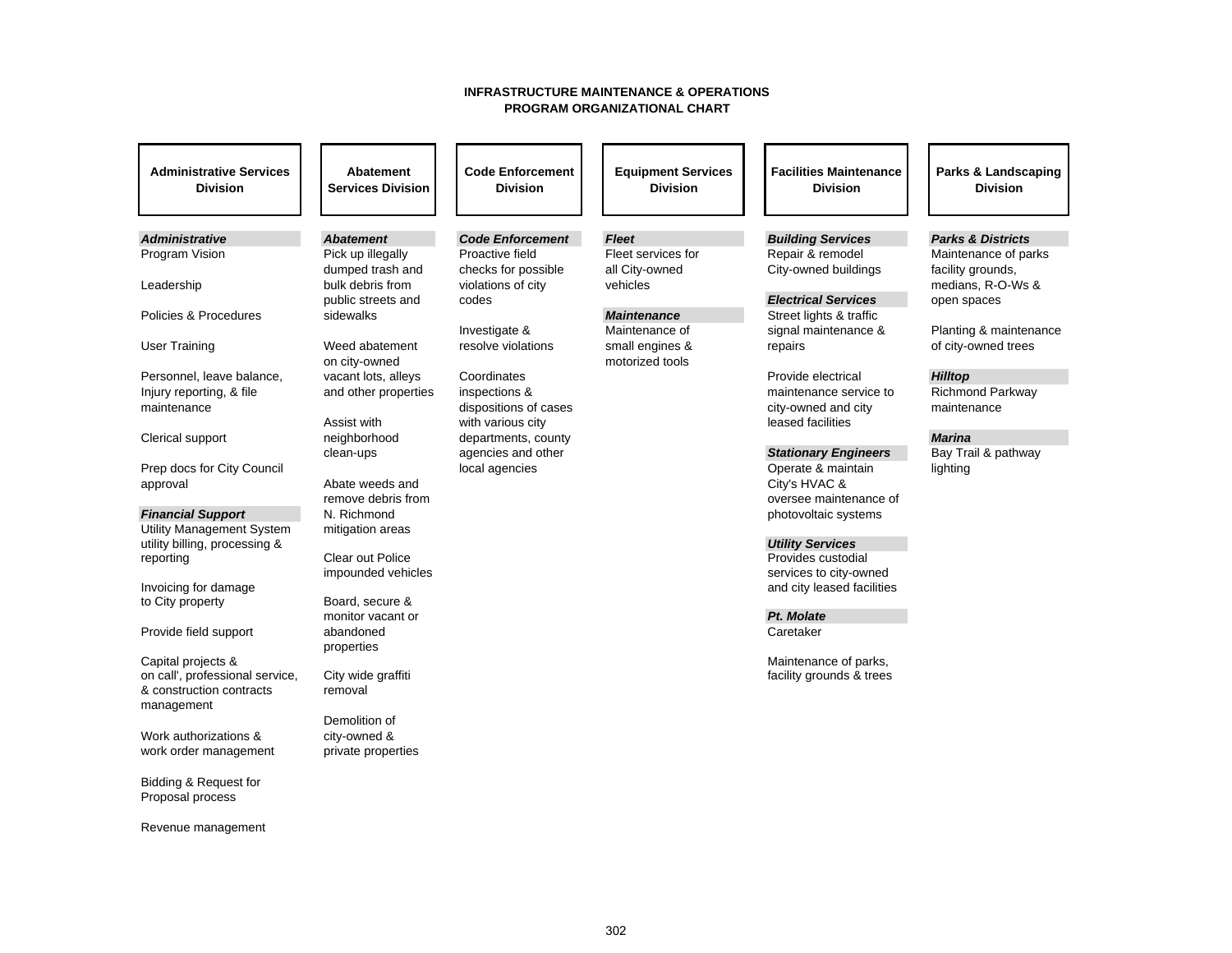

**FY2017-18 Organizational Chart**





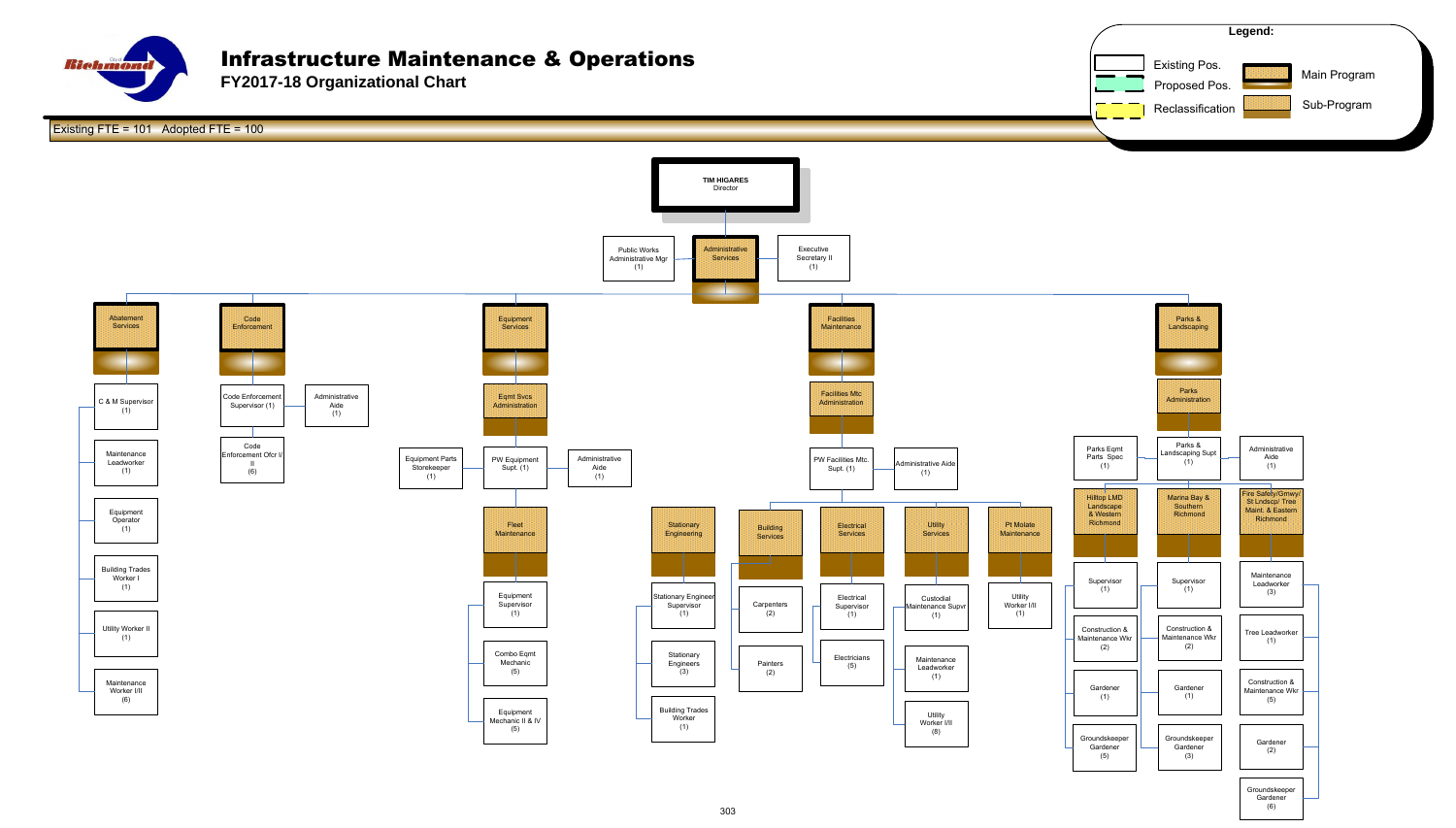## **City of Richmond Multi-Year Comparative Position Listing**

| <b>Department</b>                                  | <b>Adopted</b><br>FY2014-2015 | <b>Adopted</b><br>FY2015-2016 | <b>Adopted</b><br>FY 2016-2017 | <b>Mid-Year</b><br>FY 2016-2017 | <b>Adopted</b><br>FY 2017-2018 |
|----------------------------------------------------|-------------------------------|-------------------------------|--------------------------------|---------------------------------|--------------------------------|
| <b>INFRASTRUCTURE MAINTENANCE &amp; OPERATIONS</b> |                               |                               |                                |                                 |                                |
| <b>Administrative Aide</b>                         | 3.0                           | 3.0                           | 4.0                            | 4.0                             | 4.0                            |
| <b>Building Maintenance Supervisor</b>             | 1.0                           | 1.0                           |                                |                                 |                                |
| <b>Building Trades Worker I</b>                    |                               |                               | 1.0                            | 1.0                             | 1.0                            |
| <b>Building Trades Worker II</b>                   | 1.0                           | 1.0                           | 1.0                            | 1.0                             | 1.0                            |
| Carpenter                                          | 2.0                           | 2.0                           | 2.0                            | 2.0                             | 2.0                            |
| Code Enforcement Officer I                         |                               |                               | 1.0                            | 1.0                             | 1.0                            |
| <b>Code Enforcement Officer II</b>                 |                               |                               | 4.0                            | 5.0                             | 5.0                            |
| <b>Code Enforcement Officer IY</b>                 |                               |                               | 1.0                            |                                 |                                |
| <b>Code Enforcement Supervisor</b>                 |                               |                               | 1.0                            | 1.0                             | 1.0                            |
| <b>Combo Equipment Mechanic</b>                    | 5.0                           | 5.0                           | 5.0                            | 5.0                             | 5.0                            |
| Combo Equipment Mechanic Leadworker                | 1.0                           | 1.0                           |                                |                                 |                                |
| <b>Construction &amp; Maintenance Supervisor</b>   | 1.0                           | 1.0                           | 1.0                            | 1.0                             | 1.0                            |
| <b>Custodial Maintenance Supervisor</b>            | 1.0                           | 1.0                           | 1.0                            | 1.0                             | 1.0                            |
| Development Project Manager II                     |                               |                               | 1.0                            | 1.0                             |                                |
| Director, Infrastructure & Maintenance             |                               |                               | 1.0                            | 1.0                             | 1.0                            |
| <b>Electrical Supervisor</b>                       | 1.0                           | 1.0                           | 1.0                            | 1.0                             | 1.0                            |
| Electrician                                        | 5.0                           | 5.0                           | 5.0                            | 5.0                             | 5.0                            |
| <b>Equipment Mechanic II</b>                       | 1.0                           | 1.0                           | 1.0                            | 1.0                             |                                |
| <b>Equipment Mechanic III</b>                      |                               |                               |                                |                                 | 1.0                            |
| <b>Equipment Mechanic IV</b>                       | 4.0                           | 4.0                           | 4.0                            | 4.0                             | 4.0                            |
| <b>Equipment Operator</b>                          | 8.0                           | 8.0                           | 1.0                            | 1.0                             | 1.0                            |
| <b>Equipment Parts Specialist</b>                  | 1.0                           | 1.0                           | 1.0                            | 1.0                             | 1.0                            |
| <b>Equipment Services Superintendent</b>           |                               | 1.0                           | 1.0                            | 1.0                             | 1.0                            |
| <b>Equipment Storekeeper</b>                       | 1.0                           | 1.0                           | 1.0                            | 1.0                             | 1.0                            |
| <b>Equipment Supervisor</b>                        |                               |                               | 1.0                            | 1.0                             | 1.0                            |
| <b>Executive Secretary II</b>                      | 1.0                           | 1.0                           | 1.0                            | 1.0                             | 1.0                            |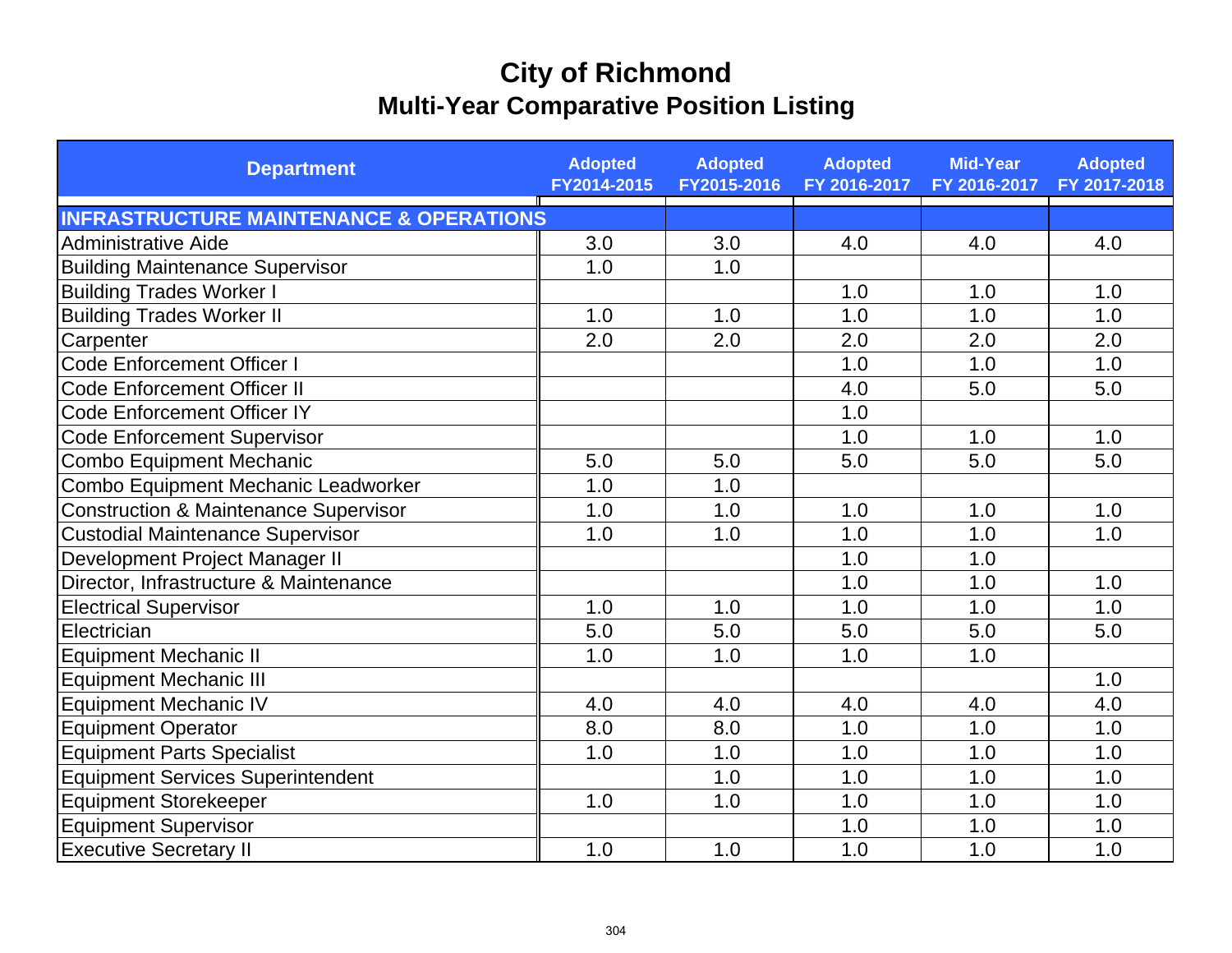## **City of Richmond Multi-Year Comparative Position Listing**

| <b>Department</b>                                  | <b>Adopted</b><br>FY2014-2015 | <b>Adopted</b><br>FY2015-2016 | <b>Adopted</b><br>FY 2016-2017 | <b>Mid-Year</b><br>FY 2016-2017 | <b>Adopted</b><br>FY 2017-2018 |
|----------------------------------------------------|-------------------------------|-------------------------------|--------------------------------|---------------------------------|--------------------------------|
| Gardener                                           | 4.0                           | 4.0                           | 4.0                            | 4.0                             | 4.0                            |
| Groundskeeper/Gardener                             | 13.0                          | 15.0                          | 14.0                           | 14.0                            | 14.0                           |
| Maintenance Leadworker                             | 6.0                           | 7.0                           | 5.0                            | 5.0                             | 5.0                            |
| Maintenance Worker I                               |                               |                               | 4.0                            | 3.0                             | 3.0                            |
| Maintenance Worker II                              | 12.0                          | 11.0                          | 2.0                            | 3.0                             | 3.0                            |
| <b>Office Assistant II</b>                         | 1.0                           | 1.0                           |                                |                                 |                                |
| Painter                                            | 3.0                           | 2.0                           | 2.0                            | 2.0                             | 2.0                            |
| Parks & Landscaping Superintendent                 |                               |                               | 1.0                            | 1.0                             | 1.0                            |
| <b>Parks Construction &amp; Maintenance Worker</b> | 9.0                           | 9.0                           | 9.0                            | 9.0                             | 9.0                            |
| <b>Parks Supervisor</b>                            | 3.0                           | 3.0                           | 2.0                            | 2.0                             | 2.0                            |
| Public Works Operations & Maintenance Director     | 1.0                           | 1.0                           |                                |                                 |                                |
| PW Administrative Manager                          | 1.0                           | 1.0                           | 1.0                            | 1.0                             | 1.0                            |
| PW Facilities Maintenance Superintendent           | 1.0                           |                               | 1.0                            | 1.0                             | 1.0                            |
| PW Streets Maintenance Superintendent              | 1.0                           | 1.0                           |                                |                                 |                                |
| <b>Sr. Civil Engineer</b>                          |                               | 3.0                           |                                |                                 |                                |
| <b>Stationery Engineer</b>                         | 4.0                           | 4.0                           | 3.0                            | 3.0                             | 3.0                            |
| <b>Stationery Engineer Supervisor</b>              | 1.0                           |                               | 1.0                            | 1.0                             | 1.0                            |
| <b>Tree Leadworker</b>                             | 1.0                           | 1.0                           | 1.0                            | 1.0                             | 1.0                            |
| <b>Utility Worker I</b>                            |                               |                               | 3.0                            | 1.0                             |                                |
| <b>Utility Worker II</b>                           | 11.0                          | 11.0                          | 9.0                            | 9.0                             | 10.0                           |
| <b>Total Full-Time Equivalents (FTEs)</b>          | 109.0                         | 112.0                         | 103.0                          | 101.0                           | 100.0                          |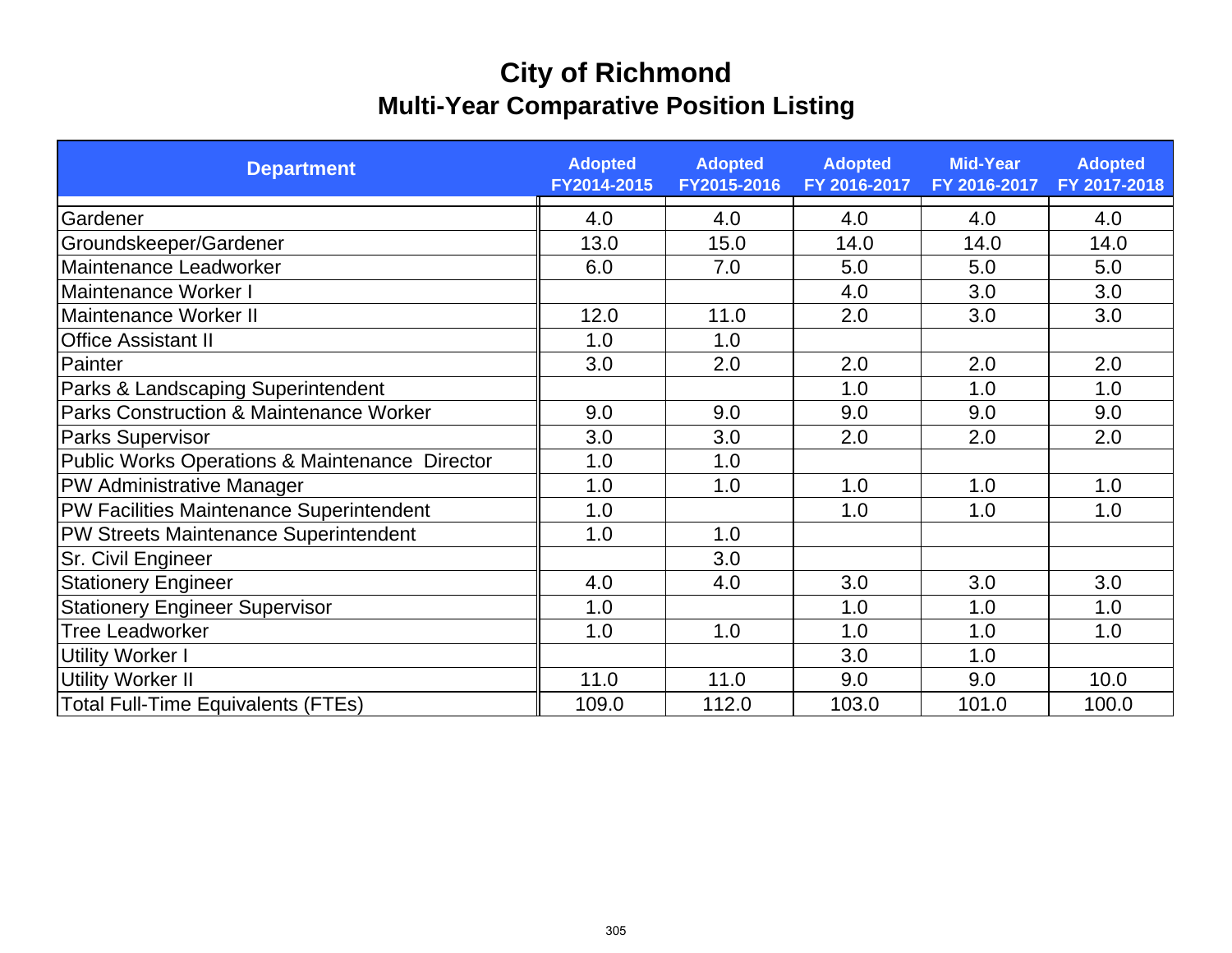## Infrastructure Maintenance & Operations-23 **Summary**

#### TOTAL BUDGET - HISTORICAL COMPARISON

|                                            | FY2015-16<br><b>Actual</b> | FY2016-17<br><b>Adjusted</b> | FY2016-17<br>Actual<br>Thru Mar -2017 | FY2017-18<br>Adopted | \$ Chg From<br>FY16-17 | % Chg From<br>FY16-17 |
|--------------------------------------------|----------------------------|------------------------------|---------------------------------------|----------------------|------------------------|-----------------------|
| <b>SOURCES BY FUND</b>                     |                            |                              |                                       |                      |                        |                       |
| General Fund-0001                          | 18,687,291                 | 18,294,987                   | 12,910,719                            | 19,253,462           | 958,475                | 5%                    |
| State Gas Tax-1002                         | 3,066,061                  |                              |                                       |                      |                        |                       |
| <b>Outside Funded Services-Grants-1006</b> | 353,948                    | 863,797                      | 278,628                               | 636,273              | (227, 524)             | $-26%$                |
| Hilltop Landscape Maint. Dist.-1012        | 1,096,337                  | 1,212,600                    | 800,268                               | 1,416,706            | 204,106                | 17%                   |
| Marina Bay Landscape & Light Dist.-1015    | 881,001                    | 921,815                      | 543,847                               | 962,147              | 40,332                 | 4%                    |
| <b>ECIA-1017</b>                           | 95,547                     | 106,667                      | 65,041                                | 170,000              | 63,333                 | 59%                   |
| CR-Engineering-1051                        | 1,310,827                  |                              |                                       |                      |                        |                       |
| Engineering Grants-1054                    | 3,030,000                  |                              |                                       |                      |                        |                       |
| General Capital Fund-2001                  | 1,457,790                  |                              |                                       |                      |                        |                       |
| Measure J-2002                             | 897,883                    |                              |                                       |                      |                        |                       |
| Harbor Fund-2007                           |                            | 776,200                      |                                       |                      | (776, 200)             | $-100%$               |
| Impact Fee Parks-2110                      | 32,363                     |                              |                                       |                      |                        |                       |
| Impact Fee Parks/Open-2116                 |                            |                              |                                       |                      |                        |                       |
| Impact Fee Hilltop-2118                    |                            |                              |                                       |                      |                        |                       |
| Marina 4005                                |                            | 1,650,000                    |                                       |                      | (1,650,000)            | $-100%$               |
| Equipment Services 5003                    | 2,223,839                  | 1,595,864                    | 31,522                                | 1,296,520            | (299, 344)             | $-19%$                |
| <b>TOTAL SOURCES BY FUND</b>               | 33,132,889                 | 25,421,930                   | 14,630,025                            | 23,735,108           | (1,686,822)            | $-7%$                 |
| <b>USES BY TYPE</b>                        |                            |                              |                                       |                      |                        |                       |
| <b>Salaries</b>                            | 8,282,451                  | 7,519,876                    | 5,637,139                             | 7,769,953            | 250,077                | 3%                    |
| <b>Benefits</b>                            | 5,216,500                  | 5,247,180                    | 3,858,935                             | 5,855,476            | 608,296                | 12%                   |
| <b>Professional Services</b>               | 735,292                    | 509,077                      | 221,796                               | 619,861              | 110,784                | 22%                   |
| <b>Other Operating Expenses</b>            | 2,521,210                  | 2,386,420                    | 1,246,512                             | 2,510,545            | 124,125                | 5%                    |
| <b>Utilities</b>                           | 2,478,945                  | 2,778,616                    | 2,128,531                             | 2,907,616            | 129,000                | 5%                    |
| <b>Equipment &amp; Contract Services</b>   | 2,711,620                  | 1,449,858                    | 629,786                               | 1,239,834            | (210, 024)             | $-14%$                |
| Provision for Insurance Loss               |                            |                              |                                       |                      |                        | $\blacksquare$        |
| Cost Pool                                  | 2,846,549                  | 1,789,638                    | 1,342,231                             | 1,766,337            | (23, 301)              | $-1%$                 |
| Asset/Capital Outlay                       | 7,045,531                  | 3,679,043                    | (149, 634)                            | 1,136,600            | (2,542,443)            | $-69%$                |
| <b>Debt Service</b>                        | 720,163                    | 1,058,984                    | 528,397                               | 906,221              | (152, 763)             | $-14%$                |
| A87 Cost Plan Reimbursement                | (1,294,941)                | (996, 762)                   | (813, 670)                            | (977, 335)           | 19,427                 | $-2%$                 |
| <b>Grant Expenditures</b>                  |                            |                              |                                       |                      |                        |                       |
| <b>Operating Transfer Out</b>              | 1,869,569                  |                              |                                       |                      |                        | $\blacksquare$        |
| <b>TOTAL USES BY TYPE</b>                  | 33,132,889                 | 25,421,930                   | 14,630,025                            | 23,735,108           | (1,686,822)            | $-7%$                 |